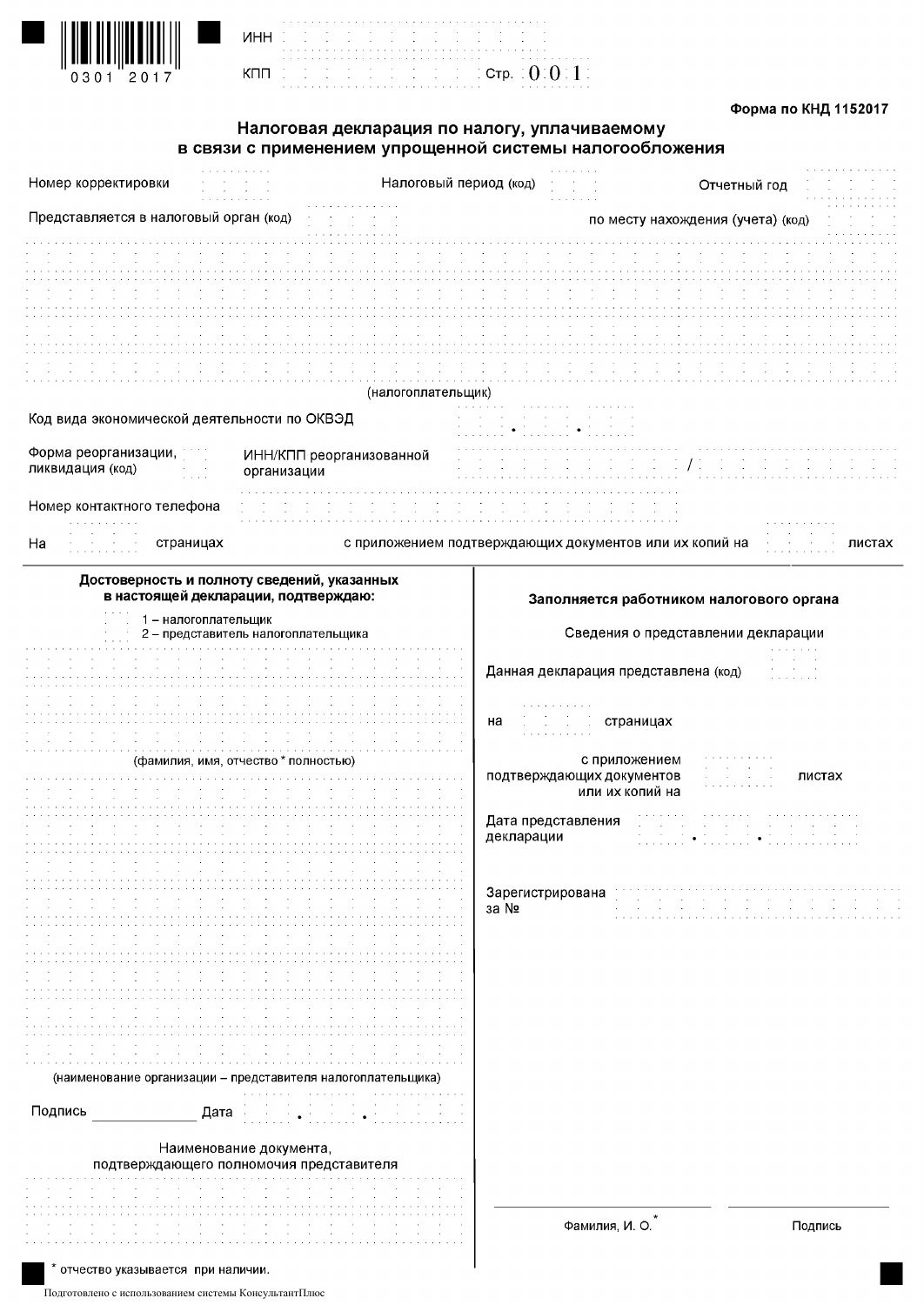

| <b>NHH</b> (2012) (2012) a conservation of the | the contract of the contract of the contract of the contract of the contract of the contract of |  |  |  |  |  |  |  |  |  |  |  |  |  |  |  |  |  |  |                                                                                                               |  |
|------------------------------------------------|-------------------------------------------------------------------------------------------------|--|--|--|--|--|--|--|--|--|--|--|--|--|--|--|--|--|--|---------------------------------------------------------------------------------------------------------------|--|
|                                                | and the first of the first of the form in the first                                             |  |  |  |  |  |  |  |  |  |  |  |  |  |  |  |  |  |  | a constitution de la constitution de la constitution de la constitution de la constitution de la constitution |  |

### Раздел 1.1. Сумма налога (авансового платежа по налогу), уплачиваемого в связи с применением упрощенной системы налогообложения (объект налогообложения - доходы), подлежащая уплате (уменьшению), по данным налогоплательщика

| Показатели                                                                                                                                                                                                                                                                                                                                   | Koò<br>строки  | Значения показателей (в рублях)                                 |
|----------------------------------------------------------------------------------------------------------------------------------------------------------------------------------------------------------------------------------------------------------------------------------------------------------------------------------------------|----------------|-----------------------------------------------------------------|
| 1                                                                                                                                                                                                                                                                                                                                            | $\overline{c}$ | 3                                                               |
| Код по ОКТМО                                                                                                                                                                                                                                                                                                                                 | 010            |                                                                 |
| Сумма авансового платежа к уплате по сроку не позднее<br>двадцать пятого апреля отчетного года<br>(стр. 130 - стр. 140) разд. 2.1.1 - стр. 160 разд. 2.1.2,<br>если (стр. 130 - стр. 140) разд. 2.1.1 - стр. 160 разд. 2.1.2 >= 0                                                                                                            | 020            |                                                                 |
| Код по ОКТМО                                                                                                                                                                                                                                                                                                                                 | 030            |                                                                 |
| Сумма авансового платежа к уплате по сроку не позднее<br>двадцать пятого июля отчетного года<br>(стр. 131 - стр. 141) разд. 2.1.1 - стр. 161 разд. 2.1.2 - стр. 020, если<br>(стр. 131 - стр. 141) разд. 2.1.1 - стр. 161 разд. 2.1.2 - стр. 020 >= 0                                                                                        | 040            |                                                                 |
| Сумма авансового платежа к уменьшению по сроку не позднее<br>двадцать пятого июля отчетного года<br>стр. 020 - ((стр. 131 - стр. 141) разд. 2.1.1 - стр. 161 разд. 2.1.2), если<br>(стр. 131 - стр. 141) разд. 2.1.1 - стр. 161 разд. 2.1.2 - стр. 020 < 0                                                                                   | 050            |                                                                 |
| Код по ОКТМО                                                                                                                                                                                                                                                                                                                                 | 060            |                                                                 |
| Сумма авансового платежа к уплате по сроку не позднее<br>двадцать пятого октября отчетного года<br>(стр. 132 - стр. 142) разд. 2.1.1 - стр. 162 разд. 2.1.2 -<br>(стр. 020 + стр. 040 - стр. 050), если (стр. 132 - стр. 142) разд. 2.1.1 -<br>стр. 162 разд. 2.1.2 - (стр. 020 + стр. 040 - стр. 050) >= 0                                  | 070            |                                                                 |
| Сумма авансового платежа к уменьшению по сроку не позднее<br>двадцать пятого октября отчетного года<br>(стр. 020 + стр. 040 - стр. 050) - ((стр. 132 - стр. 142) разд. 2.1.1- стр. 162 разд.<br>2.1.2), если (стр. 132 – стр. 142) разд. 2.1.1 – стр. 162 разд. 2.1.2 - (стр. 020 +<br>стр. 040 - стр. 050) < 0                              | 080            |                                                                 |
| Код по ОКТМО                                                                                                                                                                                                                                                                                                                                 | 090            |                                                                 |
| Сумма налога, подлежащая доплате за налоговый<br>период (календарный год) по сроку*<br>(стр. 133 - стр. 143) разд. 2.1.1 - стр. 163 разд. 2.1.2 -<br>(стр.020 + стр. 040 - стр. 050 + стр. 070 - стр.080), если<br>(стр. 133 – стр. 143) разд. 2.1.1 – стр. 163 разд. 2.1.2 –<br>(стр. 020 + стр. 040 - стр. 050 + стр. 070 - стр. 080) >= 0 | 100            |                                                                 |
| Сумма налога к уменьшению за налоговый период<br>(календарный год) по сроку*<br>(стр. 020 + стр. 040 – стр. 050 + стр. 070 – стр. 080) – ((стр. 133 - стр. 143)<br>разд. 2.1.1- стр. 163 разд. 2.1.2), если (стр. 133 - стр. 143) разд. 2.1.1- стр. 163<br>разд. 2.1.2 - (стр. 020 + стр. 040 - стр. 050 + стр. 070 - стр. 080) < 0          | 110            | the contract of the contract of the contract of the contract of |

\* для организаций - не позднее 31 марта года, следующего за истекшим налоговым периодом; для индивидуальных предпринимателей - не позднее 30 апреля года, следующего за истекшим налоговым периодом.

Достоверность и полноту сведений, указанных на данной странице, подтверждаю:

 $\equiv$  (подпись)

<sub>\_</sub> (дата)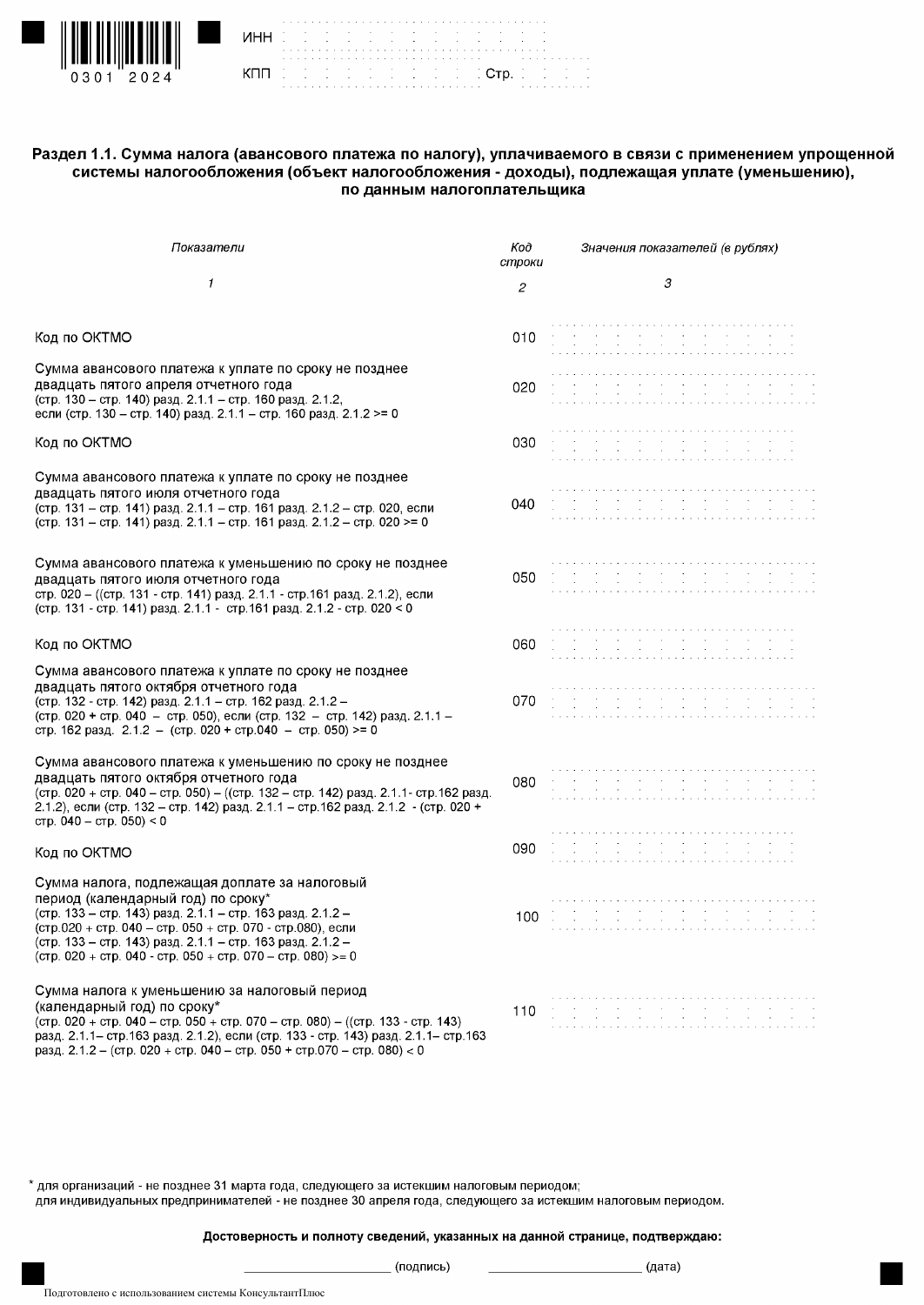

|            | ٠.                       |   |   |   |                          | . |                                     |      | .      |     |               |                         |    |   |                 |   |   | .                  |                          |        | . . |
|------------|--------------------------|---|---|---|--------------------------|---|-------------------------------------|------|--------|-----|---------------|-------------------------|----|---|-----------------|---|---|--------------------|--------------------------|--------|-----|
| <b>NHH</b> | ٠                        |   |   | ٠ |                          |   | $\sim$                              |      |        |     |               | the company of the com- |    |   | $\sim$ 10 $\pm$ |   |   | ٠                  |                          | ٠.     |     |
|            | $\overline{\phantom{a}}$ |   |   |   |                          |   | the contract of the contract of the |      |        |     |               |                         |    |   |                 |   |   | $\sim 100$         |                          | $\sim$ |     |
|            |                          |   |   |   |                          |   |                                     |      | - 41   | - 1 | $\sim$        | ٠                       | ٠  | ٠ | ٠               | ٠ | ٠ | $\sim$             | <b>Contract Contract</b> |        | - 4 |
|            | ÷.                       | ٠ | ٠ | ٠ | $\overline{\phantom{a}}$ | ٠ | - 4                                 | - 14 | .      |     | $\sim$ $\sim$ |                         | ٠. |   |                 |   |   | and a series and a |                          |        |     |
| кпп        | ٠                        |   |   | ٠ |                          |   | ٠                                   |      | ٠      |     |               | $\ddot{\phantom{1}}$    |    |   | ÷.              |   |   | $\sim$             |                          | ٠      |     |
|            | and the company          |   |   |   |                          |   |                                     |      | $\sim$ |     |               | $\sim$ 10 $\pm$         |    |   | $\sim$          |   |   | ٠                  |                          | ٠      |     |

Раздел 1.2. Сумма налога (авансового платежа по налогу), уплачиваемого в связи с применением упрощенной системы налогообложения (объект налогообложения - доходы, уменьшенные на величину расходов), и минимального налога, подлежащая уплате (уменьшению), по данным налогоплательщика

Стр.

| Показатели                                                                                                                                                                                                                                                                                                                                                                                                                                                                                        | Koð<br>строки | Значения показателей (в рублях) |
|---------------------------------------------------------------------------------------------------------------------------------------------------------------------------------------------------------------------------------------------------------------------------------------------------------------------------------------------------------------------------------------------------------------------------------------------------------------------------------------------------|---------------|---------------------------------|
| 1                                                                                                                                                                                                                                                                                                                                                                                                                                                                                                 | 2             | 3                               |
| Код по ОКТМО                                                                                                                                                                                                                                                                                                                                                                                                                                                                                      | 010           |                                 |
| Сумма авансового платежа к уплате по сроку не позднее<br>двадцать пятого апреля отчетного года<br>стр.270 разд. 2.2                                                                                                                                                                                                                                                                                                                                                                               | 020           |                                 |
| Код по ОКТМО                                                                                                                                                                                                                                                                                                                                                                                                                                                                                      | 030           |                                 |
| Сумма авансового платежа к уплате по сроку не позднее<br>двадцать пятого июля отчетного года<br>стр.271 разд. 2.2. - стр.020,<br>если стр.271 разд. 2.2. - стр.020>=0                                                                                                                                                                                                                                                                                                                             | 040           |                                 |
| Сумма авансового платежа к уменьшению по сроку не позднее<br>двадцать пятого июля отчетного года<br>стр.020 - стр.271 разд. 2.2.,<br>если стр.271 разд. 2.2. - стр.020 < 0                                                                                                                                                                                                                                                                                                                        | 050           |                                 |
| Код по ОКТМО                                                                                                                                                                                                                                                                                                                                                                                                                                                                                      | 060           |                                 |
| Сумма авансового платежа к уплате по сроку не позднее<br>двадцать пятого октября отчетного года<br>стр.272 разд.2.2. - (стр.020 + стр.040 - стр.050),<br>если стр.272 разд. 2.2. (стр.020 + стр.040 - стр.050) >= 0                                                                                                                                                                                                                                                                               | 070           |                                 |
| Сумма авансового платежа к уменьшению по сроку не позднее<br>двадцать пятого октября отчетного года<br>(стр.020 + стр.040 - стр.050) - стр.272 разд. 2.2.,<br>если стр.272 разд.2.2. - (стр.020 + стр.040 - стр.050) < 0                                                                                                                                                                                                                                                                          | 080           |                                 |
| Код по ОКТМО                                                                                                                                                                                                                                                                                                                                                                                                                                                                                      | 090           |                                 |
| Сумма налога, подлежащая доплате за налоговый<br>период (календарный год) по сроку*<br>стр.273 разд. 2.2. - (стр.020+ стр.040 - стр.050 + стр.070 - стр.080),<br>если стр.273 разд. 2.2. - (стр.020+ стр.040 - стр.050 + стр.070 - стр.080) >= 0<br>и стр. 273 разд. 2.2. >= стр. 280 разд. 2.2.                                                                                                                                                                                                  | 100           |                                 |
| Сумма налога к уменьшению за налоговый<br>период (календарный год) по сроку*<br>(стр.020+ стр.040 - стр.050 + стр.070 - стр.080) - стр.273 разд. 2.2.,<br>если стр.273 разд.2.2. - (стр.020+ стр.040 - стр.050 + стр.070 - стр.080) < 0 и<br>стр. 273 разд. 2.2. >= стр. 280 разд. 2.2.<br>или (стр.020 + стр.040 - стр.050 + стр.070 - стр.080) - стр. 280 разд. 2.2<br>если стр.273 разд. 2.2. < стр.280 разд. 2.2.<br>и (стр.020 + стр.040 - стр.050 + стр.070 - стр.080) > стр. 280 разд. 2.2 | 110           |                                 |
| Сумма минимального налога, подлежащая уплате за<br>налоговый период (календарный год) по сроку*<br>стр.280 разд. 2.2. - (стр.020+ стр.040 - стр.050 + стр.070 - стр.080),<br>если стр.280 разд. 2.2. > стр.273 разд. 2.2. и стр. 280 разд. 2.2. > (стр.020+<br>стр.040 - стр.050 + стр.070 - стр.080)                                                                                                                                                                                             | 120           |                                 |

для организаций - не позднее 31 марта года, следующего за истекшим налоговым периодом; для индивидуальных предпринимателей - не позднее 30 апреля года, следующего за истекшим налоговым периодом.

Достоверность и полноту сведений, указанных на данной странице, подтверждаю:

(подпись)

```
(дата)
```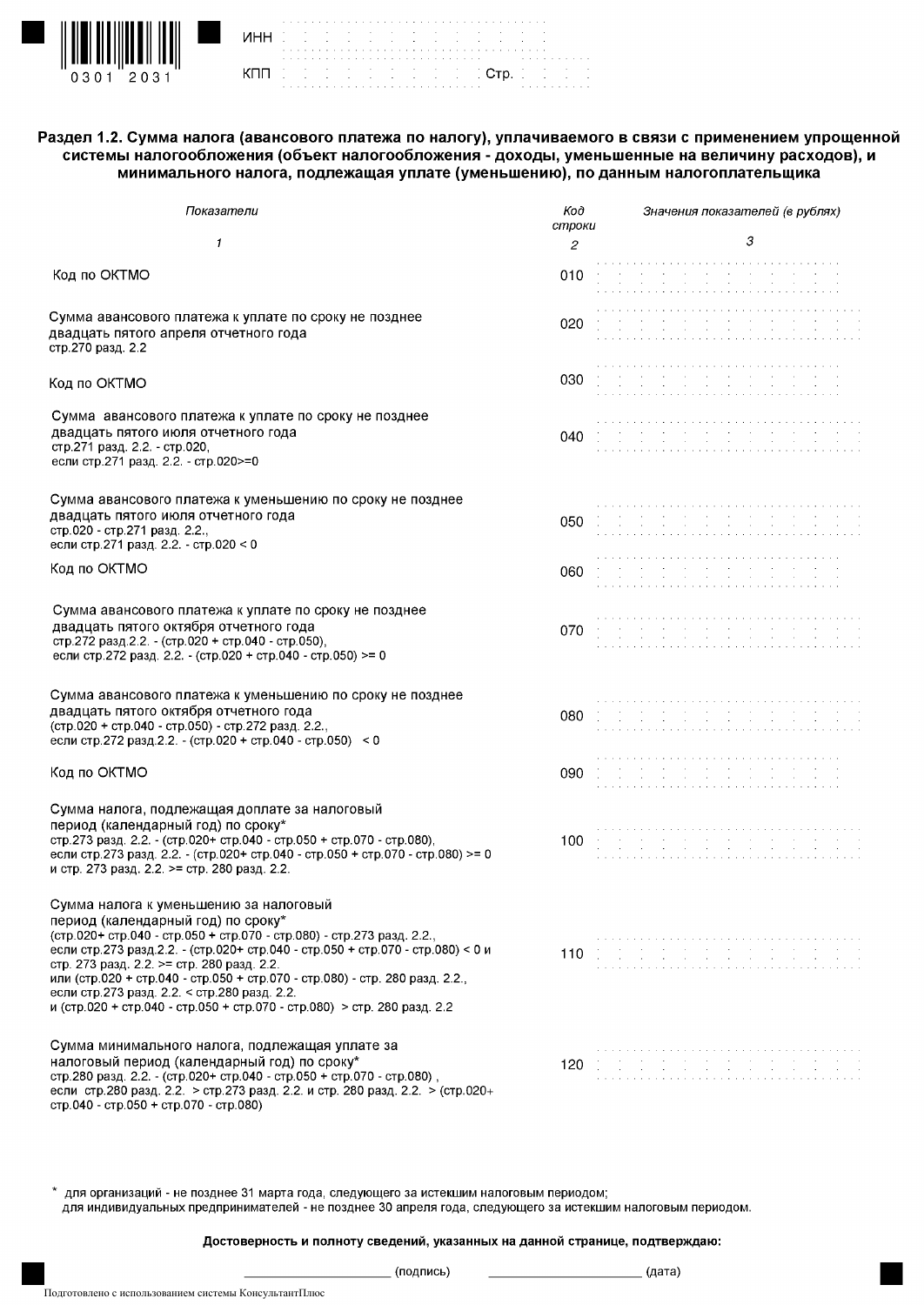

| <b>NHH</b> (2012) Indian and a construction | the contract of the contract of the contract of the contract of the contract of the contract of |  |  |  |  |  |  |  |  |  |  |  |  |  |  |  |  |  |  |  |  |                                                           |  |
|---------------------------------------------|-------------------------------------------------------------------------------------------------|--|--|--|--|--|--|--|--|--|--|--|--|--|--|--|--|--|--|--|--|-----------------------------------------------------------|--|
|                                             |                                                                                                 |  |  |  |  |  |  |  |  |  |  |  |  |  |  |  |  |  |  |  |  |                                                           |  |
|                                             |                                                                                                 |  |  |  |  |  |  |  |  |  |  |  |  |  |  |  |  |  |  |  |  |                                                           |  |
|                                             |                                                                                                 |  |  |  |  |  |  |  |  |  |  |  |  |  |  |  |  |  |  |  |  |                                                           |  |
|                                             |                                                                                                 |  |  |  |  |  |  |  |  |  |  |  |  |  |  |  |  |  |  |  |  | de de de de de de de de di <mark>. Ctp.</mark> de de de d |  |
|                                             |                                                                                                 |  |  |  |  |  |  |  |  |  |  |  |  |  |  |  |  |  |  |  |  |                                                           |  |
|                                             |                                                                                                 |  |  |  |  |  |  |  |  |  |  |  |  |  |  |  |  |  |  |  |  |                                                           |  |

## Раздел 2.1.1. Расчет налога, уплачиваемого в связи с применением упрощенной системы налогообложения (объект налогообложения - доходы)

| Показатели                                                                                                                                                                                                                                                                                                                                                                                              | Kod               | Значения показателей (в рублях)                                                                                                                                                                                                   |
|---------------------------------------------------------------------------------------------------------------------------------------------------------------------------------------------------------------------------------------------------------------------------------------------------------------------------------------------------------------------------------------------------------|-------------------|-----------------------------------------------------------------------------------------------------------------------------------------------------------------------------------------------------------------------------------|
| 1                                                                                                                                                                                                                                                                                                                                                                                                       | строки<br>2       | 3                                                                                                                                                                                                                                 |
| Признак налогоплательщика:                                                                                                                                                                                                                                                                                                                                                                              |                   |                                                                                                                                                                                                                                   |
| 1 – налогоплательщик, производящий выплаты и иные вознаграждения<br>физическим лицам:                                                                                                                                                                                                                                                                                                                   | $102$ and $\sim$  |                                                                                                                                                                                                                                   |
| 2 - индивидуальный предприниматель, не производящий выплаты и<br>иные вознаграждения физическим лицам                                                                                                                                                                                                                                                                                                   |                   |                                                                                                                                                                                                                                   |
| Сумма полученных доходов (налоговая база для исчисления налога<br>(авансового платежа по налогу)) нарастающим итогом:                                                                                                                                                                                                                                                                                   |                   |                                                                                                                                                                                                                                   |
| за первый квартал                                                                                                                                                                                                                                                                                                                                                                                       | 110               |                                                                                                                                                                                                                                   |
| за полугодие                                                                                                                                                                                                                                                                                                                                                                                            | 111               |                                                                                                                                                                                                                                   |
| за девять месяцев                                                                                                                                                                                                                                                                                                                                                                                       | 112.              |                                                                                                                                                                                                                                   |
| за налоговый период                                                                                                                                                                                                                                                                                                                                                                                     | 113               |                                                                                                                                                                                                                                   |
| Ставка налога (%):                                                                                                                                                                                                                                                                                                                                                                                      |                   |                                                                                                                                                                                                                                   |
| за первый квартал                                                                                                                                                                                                                                                                                                                                                                                       | 120               |                                                                                                                                                                                                                                   |
| за полугодие                                                                                                                                                                                                                                                                                                                                                                                            | 121               |                                                                                                                                                                                                                                   |
| за девять месяцев                                                                                                                                                                                                                                                                                                                                                                                       | 122               | $1\ldots 1 + 1\ldots$                                                                                                                                                                                                             |
| за налоговый период                                                                                                                                                                                                                                                                                                                                                                                     | 123               | $\mathcal{I} \subset \mathcal{I} \subset \mathcal{I}$ .<br>$\bullet$                                                                                                                                                              |
| Сумма исчисленного налога (авансового платежа по налогу):                                                                                                                                                                                                                                                                                                                                               |                   |                                                                                                                                                                                                                                   |
| за первый квартал<br>(стр.110 х стр.120 / 100)                                                                                                                                                                                                                                                                                                                                                          | 130               |                                                                                                                                                                                                                                   |
| за полугодие<br>(стр.111 х стр.121 / 100)                                                                                                                                                                                                                                                                                                                                                               | 131               |                                                                                                                                                                                                                                   |
| за девять месяцев<br>(стр.112 х стр.122 / 100)                                                                                                                                                                                                                                                                                                                                                          | 132.              |                                                                                                                                                                                                                                   |
| за налоговый период<br>(стр.113 х стр.123 / 100)                                                                                                                                                                                                                                                                                                                                                        | $\sim$ 0.0<br>133 | $\sim$<br>$\sim$                                                                                                                                                                                                                  |
| Сумма страховых взносов, выплаченных работникам пособий по<br>временной нетрудоспособности и платежей (взносов) по договорам<br>страхования<br>добровольного<br>личного<br>(нарастающим<br>итогом).<br>предусмотренных пунктом 3.1 статьи 346.21 Налогового кодекса<br>Российской Федерации, уменьшающая сумму исчисленного за<br>налоговый (отчетный) период налога (авансового платежа по<br>налогу): |                   |                                                                                                                                                                                                                                   |
| за первый квартал<br>для стр. 102 = «1»: стр. 140 <= стр. 130/2<br>для стр. 102 = «2»: стр. 140 <= стр. 130                                                                                                                                                                                                                                                                                             | 140.              | a se propindi di partito di partito di                                                                                                                                                                                            |
| за полугодие<br>для стр. 102 = «1»: стр. 141 <= стр. 131/2<br>для стр. 102 = «2»: стр. 141 <= стр. 131                                                                                                                                                                                                                                                                                                  | 141               |                                                                                                                                                                                                                                   |
| за девять месяцев<br>для стр. 102 = «1»: стр. 142 <= стр. 132/2<br>для стр. 102 = «2»: стр. 142 <= стр. 132                                                                                                                                                                                                                                                                                             | 142               |                                                                                                                                                                                                                                   |
| за налоговый период<br>для стр.102 = «1»: стр.143 <= стр.133/2<br>для стр 102 = «2»: стр 143 <= стр 133                                                                                                                                                                                                                                                                                                 | 143               | $\alpha$ , the spectral properties of the spectrum of the spectrum of the spectrum of the spectrum of the spectrum of the spectrum of the spectrum of the spectrum of the spectrum of the spectrum of the spectrum of the spectru |
|                                                                                                                                                                                                                                                                                                                                                                                                         |                   |                                                                                                                                                                                                                                   |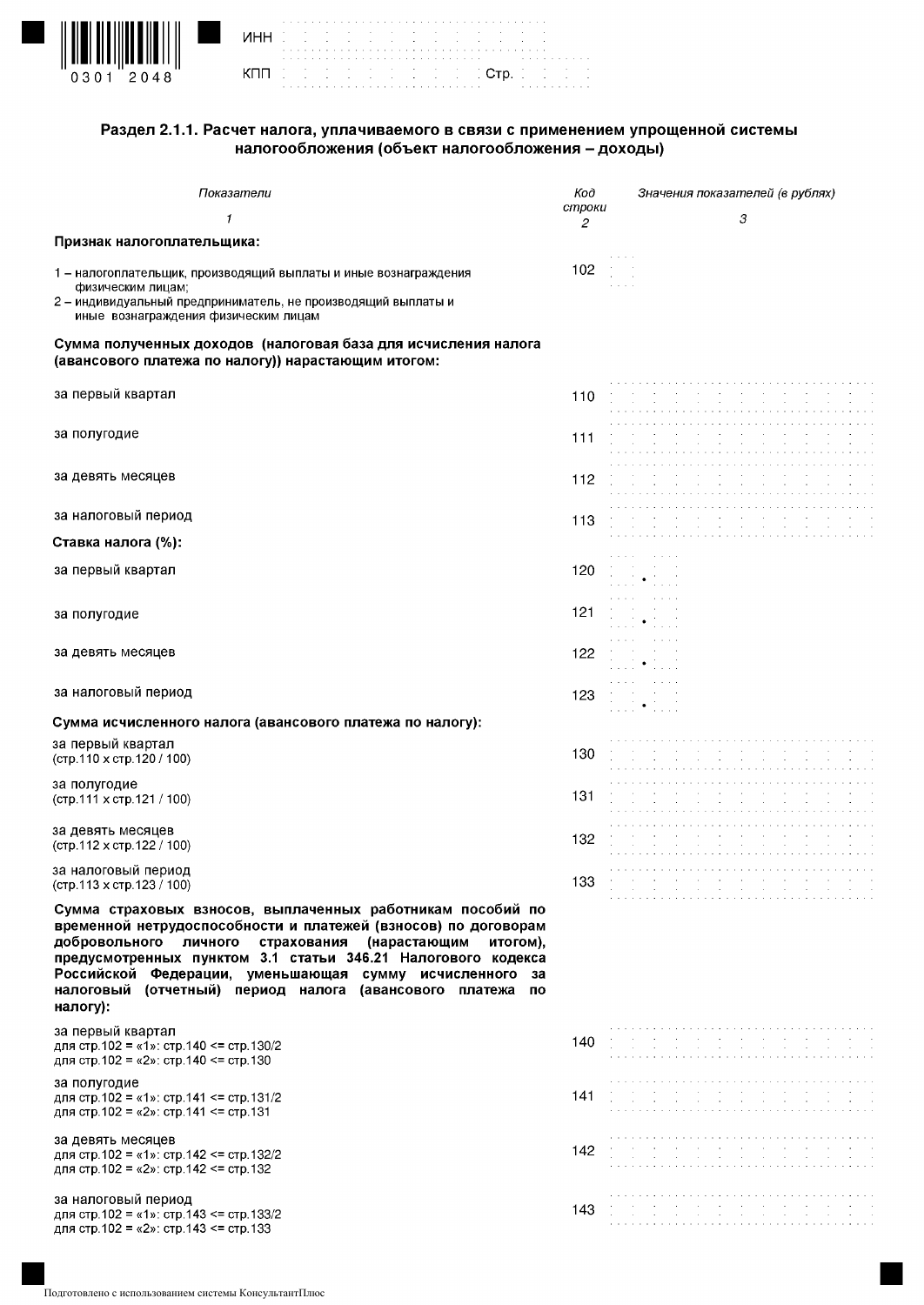

| инн | the contract of the contract of the contract of the contract of the contract of |  |  |  |  |  |  |  |  |  |  |  |  |  | the contract of the contract of the contract of the contract of the contract of |  |  |  |  |                                                      |  |  |
|-----|---------------------------------------------------------------------------------|--|--|--|--|--|--|--|--|--|--|--|--|--|---------------------------------------------------------------------------------|--|--|--|--|------------------------------------------------------|--|--|
|     | <b>CONTRACT DESCRIPTION COMP.</b><br>$\sim$                                     |  |  |  |  |  |  |  |  |  |  |  |  |  |                                                                                 |  |  |  |  | $\mathcal{L}^{\text{max}}(\mathcal{L}^{\text{max}})$ |  |  |

## Раздел 2.1.2. Расчет суммы торгового сбора,

уменьшающей сумму налога (авансового платежа по налогу), уплачиваемого в связи с применением упрощенной системы налогообложения (объект налогообложения - доходы), исчисленного по итогам налогового (отчетного) периода по объекту налогообложения от вида предпринимательской деятельности, в отношении которого в соответствии с главой 33 Налогового кодекса Российской Федерации установлен торговый сбор

| Показатели<br>1                                                                                                                                                                                                                                                                                                                                                                                   | Koð<br>строки<br>2 | Значения показателей (в рублях)<br>3                                                                                                                                                                                            |
|---------------------------------------------------------------------------------------------------------------------------------------------------------------------------------------------------------------------------------------------------------------------------------------------------------------------------------------------------------------------------------------------------|--------------------|---------------------------------------------------------------------------------------------------------------------------------------------------------------------------------------------------------------------------------|
| Сумма полученных доходов (налоговая база для исчисления налога<br>(авансового платежа по налогу)) нарастающим итогом:                                                                                                                                                                                                                                                                             |                    |                                                                                                                                                                                                                                 |
| за первый квартал                                                                                                                                                                                                                                                                                                                                                                                 | 110                |                                                                                                                                                                                                                                 |
| за полугодие                                                                                                                                                                                                                                                                                                                                                                                      | 111                |                                                                                                                                                                                                                                 |
| за девять месяцев                                                                                                                                                                                                                                                                                                                                                                                 | 112                |                                                                                                                                                                                                                                 |
| за налоговый период                                                                                                                                                                                                                                                                                                                                                                               | 113                | contract the contract of<br>$\sim$                                                                                                                                                                                              |
| Сумма исчисленного налога (авансового платежа по налогу):                                                                                                                                                                                                                                                                                                                                         |                    |                                                                                                                                                                                                                                 |
| за первый квартал<br>(стр. 110 х стр. 120 разд. 2.1.1 / 100)                                                                                                                                                                                                                                                                                                                                      | 130                |                                                                                                                                                                                                                                 |
| за полугодие<br>(стр. 111 х стр. 121 разд. 2.1.1 / 100)                                                                                                                                                                                                                                                                                                                                           | 131                |                                                                                                                                                                                                                                 |
| за девять месяцев<br>(стр. 112 х стр. 122 разд. 2.1.1 / 100)                                                                                                                                                                                                                                                                                                                                      | 132                | $\sim$ $-$<br>$\sim 10^{-11}$<br>$\sim$                                                                                                                                                                                         |
| за налоговый период<br>(стр. 113 х стр. 123 разд. 2.1.1 / 100)                                                                                                                                                                                                                                                                                                                                    | 133                | the contract of the contract of                                                                                                                                                                                                 |
| Сумма страховых взносов, выплаченных работникам пособий по<br>временной нетрудоспособности и платежей (взносов) по договорам<br>добровольного личного страхования (нарастающим итогом),<br>предусмотренных пунктом 3.1 статьи 346.21 Налогового кодекса<br>Российской Федерации, уменьшающая сумму исчисленного<br>за<br>налоговый (отчетный) период налога (авансового платежа<br>по<br>налогу): |                    |                                                                                                                                                                                                                                 |
| за первый квартал<br>для стр.102 разд.2.1.1 = «1»: стр.140 <= стр.130/2<br>для стр. 102 разд. 2.1.1 = «2»: стр. 140 <= стр. 130                                                                                                                                                                                                                                                                   | 140.               | $\mathbf{a}$ , and $\mathbf{a}$ , and $\mathbf{a}$ , and $\mathbf{a}$ , and $\mathbf{a}$ , and $\mathbf{a}$ , and $\mathbf{a}$                                                                                                  |
| за полугодие<br>для стр.102 разд.2.1.1 = «1»: стр.141 <= стр.131/2<br>для стр. 102 разд. 2.1.1 = «2»: стр. 141 <= стр. 131                                                                                                                                                                                                                                                                        | 141                | a de la característica de la característica de la característica de la característica de la característica de<br>La característica de la característica de la característica de la característica de la característica de la ca |
| за девять месяцев<br>для стр. 102 разд. 2.1.1 = «1»: стр. 142 <= стр. 132/2<br>для стр. 102 разд 2.1.1 = «2»: стр. 142 <= стр. 132                                                                                                                                                                                                                                                                | 142.               |                                                                                                                                                                                                                                 |
| за налоговый период<br>для стр. 102 разд. 2.1.1 = «1»: стр. 143 <= стр. 133/2<br>для стр.102 разд.2.1.1 = «2»: стр.143 <= стр.133                                                                                                                                                                                                                                                                 | 143                | and the contract of the contract of the contract of the                                                                                                                                                                         |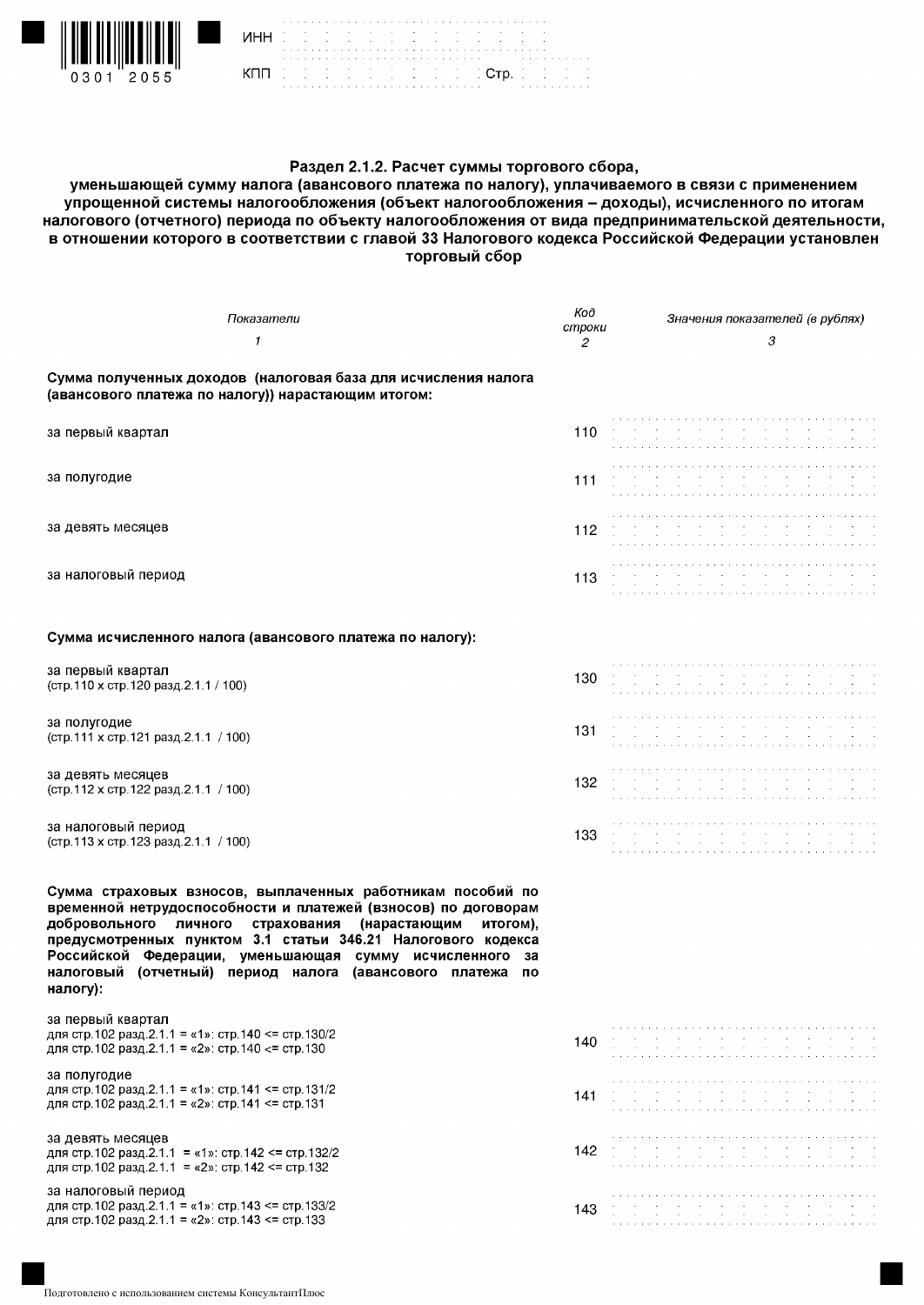

| WHHERE IS IN THE RESERVE TO THE TEST OF |  |  |  |  |  |  |  |  |  |  |  |  |  |  |                                                                                                                                                                                                                               |  |  |  |  |  |  |                                                                                                 |  |
|-----------------------------------------|--|--|--|--|--|--|--|--|--|--|--|--|--|--|-------------------------------------------------------------------------------------------------------------------------------------------------------------------------------------------------------------------------------|--|--|--|--|--|--|-------------------------------------------------------------------------------------------------|--|
|                                         |  |  |  |  |  |  |  |  |  |  |  |  |  |  |                                                                                                                                                                                                                               |  |  |  |  |  |  |                                                                                                 |  |
|                                         |  |  |  |  |  |  |  |  |  |  |  |  |  |  |                                                                                                                                                                                                                               |  |  |  |  |  |  | a caracteristica a caracteristica a caracteristica a caracteristic control de la caracteristica |  |
|                                         |  |  |  |  |  |  |  |  |  |  |  |  |  |  |                                                                                                                                                                                                                               |  |  |  |  |  |  |                                                                                                 |  |
|                                         |  |  |  |  |  |  |  |  |  |  |  |  |  |  |                                                                                                                                                                                                                               |  |  |  |  |  |  |                                                                                                 |  |
|                                         |  |  |  |  |  |  |  |  |  |  |  |  |  |  | a constitution of the constitution of the constitution of the constitution of the constitution of the constitution of the constitution of the constitution of the constitution of the constitution of the constitution of the |  |  |  |  |  |  |                                                                                                 |  |

#### Сумма торгового сбора, фактически уплаченная в течение налогового (отчетного) периода (нарастающим итогом):

| в течение первого квартала   | 150  | a constitution of the constitution of the constitution of the constitution of the constitution of the constitution                                                                                                                                                                                       |
|------------------------------|------|----------------------------------------------------------------------------------------------------------------------------------------------------------------------------------------------------------------------------------------------------------------------------------------------------------|
| в течение полугодия          | 151  | و المستخدم المستخدم المستخدم المستخدم المستخدم المستخدم المستخدم المستخدم المستخدم المستخدم المستخدم المستخدم<br>وقد المستخدم المستخدم المستخدم المستخدم المستخدم المستخدم المستخدم المستخدم المستخدم المستخدم المستخدم المستخد                                                                          |
| в течение девяти месяцев     | 152  | the contract of the contract of the contract of the contract of the contract of the contract of<br>the contract of the contract of the contract of the contract of the contract of<br>a construction of the construction of the construction of the construction of the construction of the construction |
| в течение налогового периода | 153. |                                                                                                                                                                                                                                                                                                          |

#### Сумма уплаченного торгового сбора, уменьшающая сумму исчисленного за налоговый (отчетный) период налога (авансового платежа по налогу):

| за первый квартал<br>стр. 130 - стр. 140, если стр. 130 - стр. 140 < стр. 150,<br>при этом стр. 160 <= (стр. 130 - стр. 140) разд. 2.1.1.<br>стр. 150, если стр. 130 - стр. 140 >= стр. 150,<br>при этом стр. 160 <= (стр. 130 - стр. 140) разд. 2.1.1.    | 160 |  |
|------------------------------------------------------------------------------------------------------------------------------------------------------------------------------------------------------------------------------------------------------------|-----|--|
| за полугодие<br>стр. 131 - стр. 141, если стр. 131 - стр. 141 < стр. 151,<br>при этом стр. 161 <= (стр. 131 - стр. 141) разд. 2.1.1.<br>стр. 151, если стр. 131 - стр. 141 >= стр. 151,<br>при этом стр. 161 <= (стр. 131 - стр. 141) разд. 2.1.1.         | 161 |  |
| за девять месяцев<br>стр. 132 - стр. 142, если стр. 132 - стр. 142 < стр. 152,<br>при этом стр. $162 \le$ (стр. 132 - стр. 142) разд. 2.1.1.<br>стр. 152, если стр. 132 - стр. 142 >= стр. 152,<br>при этом стр. 162 <= (стр. 132 - стр. 142) разд. 2.1.1. | 162 |  |
| за налоговый период<br>стр. 133 - стр. 143, если стр. 133 - стр. 143 < стр. 153,<br>при этом стр. 163 <= (стр. 133 - стр. 143) разд. 2.1.1.<br>стр. 153, если стр. 133 - стр. 143 >= стр. 153,<br>при этом стр. 163 <= (стр. 133 - стр. 143) разд. 2.1.1.  | 163 |  |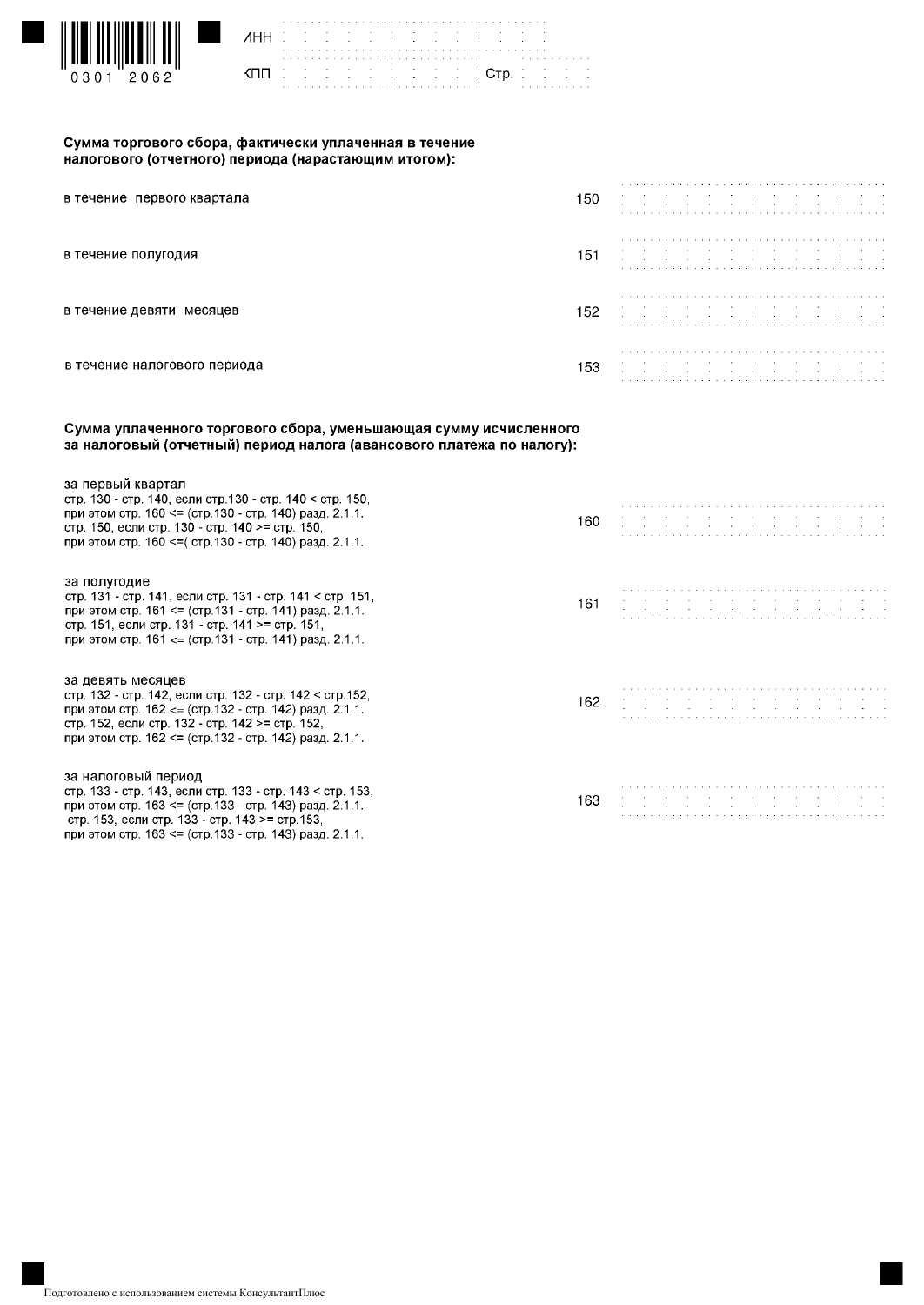

| WHH IS IS IS IS IS IS IS IS IS IS IS IS |  |  |  |  |  |  |  |  |  |  |  |  |  |  |  |  |  |  |
|-----------------------------------------|--|--|--|--|--|--|--|--|--|--|--|--|--|--|--|--|--|--|
|                                         |  |  |  |  |  |  |  |  |  |  |  |  |  |  |  |  |  |  |
|                                         |  |  |  |  |  |  |  |  |  |  |  |  |  |  |  |  |  |  |
|                                         |  |  |  |  |  |  |  |  |  |  |  |  |  |  |  |  |  |  |
| KNN BOD DODGE BOD DODGE BOD DE C        |  |  |  |  |  |  |  |  |  |  |  |  |  |  |  |  |  |  |
|                                         |  |  |  |  |  |  |  |  |  |  |  |  |  |  |  |  |  |  |
|                                         |  |  |  |  |  |  |  |  |  |  |  |  |  |  |  |  |  |  |

## Раздел 2.2. Расчет налога, уплачиваемого в связи с применением упрощенной системы налогообложения, и минимального налога (объект налогообложения - доходы, уменьшенные на величину расходов)

 $\frac{1}{2}$ 

| Показатели                                                                     | Код строки | Значения показателей (в рублях)                                                                  |
|--------------------------------------------------------------------------------|------------|--------------------------------------------------------------------------------------------------|
| 1<br>Сумма полученных доходов нарастающим итогом:                              | 2          | З                                                                                                |
|                                                                                |            |                                                                                                  |
| за первый квартал                                                              | 210        |                                                                                                  |
| за полугодие                                                                   | 211        |                                                                                                  |
|                                                                                |            |                                                                                                  |
|                                                                                |            |                                                                                                  |
| за девять месяцев                                                              | 212        |                                                                                                  |
|                                                                                |            |                                                                                                  |
| за налоговый период                                                            | 213        |                                                                                                  |
| Сумма произведенных расходов нарастающим итогом:                               |            |                                                                                                  |
| за первый квартал                                                              | 220        |                                                                                                  |
|                                                                                |            |                                                                                                  |
| за полугодие                                                                   | 221        |                                                                                                  |
|                                                                                |            |                                                                                                  |
| за девять месяцев                                                              | 222        |                                                                                                  |
|                                                                                |            |                                                                                                  |
| за налоговый период                                                            | 223        |                                                                                                  |
| Сумма убытка, полученного в предыдущем (предыдущих) налоговом (налоговых)      |            |                                                                                                  |
| периоде (периодах), уменьшающая налоговую базу за налоговый период             | 230        |                                                                                                  |
| Налоговая база для исчисления налога (авансового платежа по налогу):           |            |                                                                                                  |
| за первый квартал                                                              |            |                                                                                                  |
| (стр.210-стр.220, если стр.210 - стр.220 > 0)                                  | 240.       |                                                                                                  |
|                                                                                |            |                                                                                                  |
| за полугодие<br>(стр.211-стр.221, если стр.211 - стр.221 > 0)                  | 241        |                                                                                                  |
|                                                                                |            |                                                                                                  |
| за девять месяцев<br>(стр.212-стр.222, если стр.212 - стр.222 > 0)             | 242.       |                                                                                                  |
|                                                                                |            |                                                                                                  |
| за налоговый период                                                            | 243        |                                                                                                  |
| стр 213-стр 223-стр 230, если стр 213-стр 223-стр 230 > 0                      |            |                                                                                                  |
| Сумма полученного убытка за истекший налоговый (отчетный) период:              |            |                                                                                                  |
| за первый квартал<br>(стр.220-стр.210, если стр.210 < стр.220)                 | 250.       |                                                                                                  |
|                                                                                |            |                                                                                                  |
| за полугодие<br>(стр.221-стр.211, если стр.211 < стр.221)                      | 251        |                                                                                                  |
|                                                                                |            |                                                                                                  |
| за девять месяцев                                                              | 252        |                                                                                                  |
| (стр.222-стр.212, если стр.212 < стр.222)                                      |            |                                                                                                  |
| за налоговый период                                                            | 253        |                                                                                                  |
| (стр.223-стр.213, если стр.213 < стр.223)                                      |            |                                                                                                  |
| Ставка налога (%):                                                             |            | and a series and a series of                                                                     |
| за первый квартал                                                              | 260.       | and the company<br>and a series and                                                              |
|                                                                                |            |                                                                                                  |
| за полугодие                                                                   | 261        | and the company's                                                                                |
|                                                                                |            | and a series and                                                                                 |
| за девять месяцев                                                              | 262        | $\sim 10^{-1}$<br>$\sim 10^{-1}$<br>$\bullet$<br>and a series and<br>$\sim$ $\sim$ $\sim$ $\sim$ |
|                                                                                |            | and a series and a                                                                               |
| за налоговый период                                                            | 263.       | and the state of the<br>and a series and<br>$\alpha$ , $\alpha$ , $\alpha$ , $\alpha$            |
| Сумма исчисленного налога (авансового платежа по налогу):<br>за первый квартал |            |                                                                                                  |
| (стр.240 х стр.260 / 100)                                                      | 270.       |                                                                                                  |
| за полугодие                                                                   |            |                                                                                                  |
| (стр.241 х стр.261 / 100)                                                      | 271        | $\sim$                                                                                           |
|                                                                                |            |                                                                                                  |
| за девять месяцев                                                              | 272        |                                                                                                  |
| (стр.242 х стр.262 / 100)                                                      |            |                                                                                                  |
| за налоговый период                                                            | 273        | $\sim$<br>$\sim$<br>$\sim$<br>$\sim$                                                             |
| (стр.243 х стр.263 / 100)                                                      |            |                                                                                                  |
| Сумма исчисленного минимального налога за налоговый период (ставка налога 1%)  | 280        | the contract of the contract of the                                                              |
| $($ CTp. $213 \times 1 / 100)$                                                 |            |                                                                                                  |